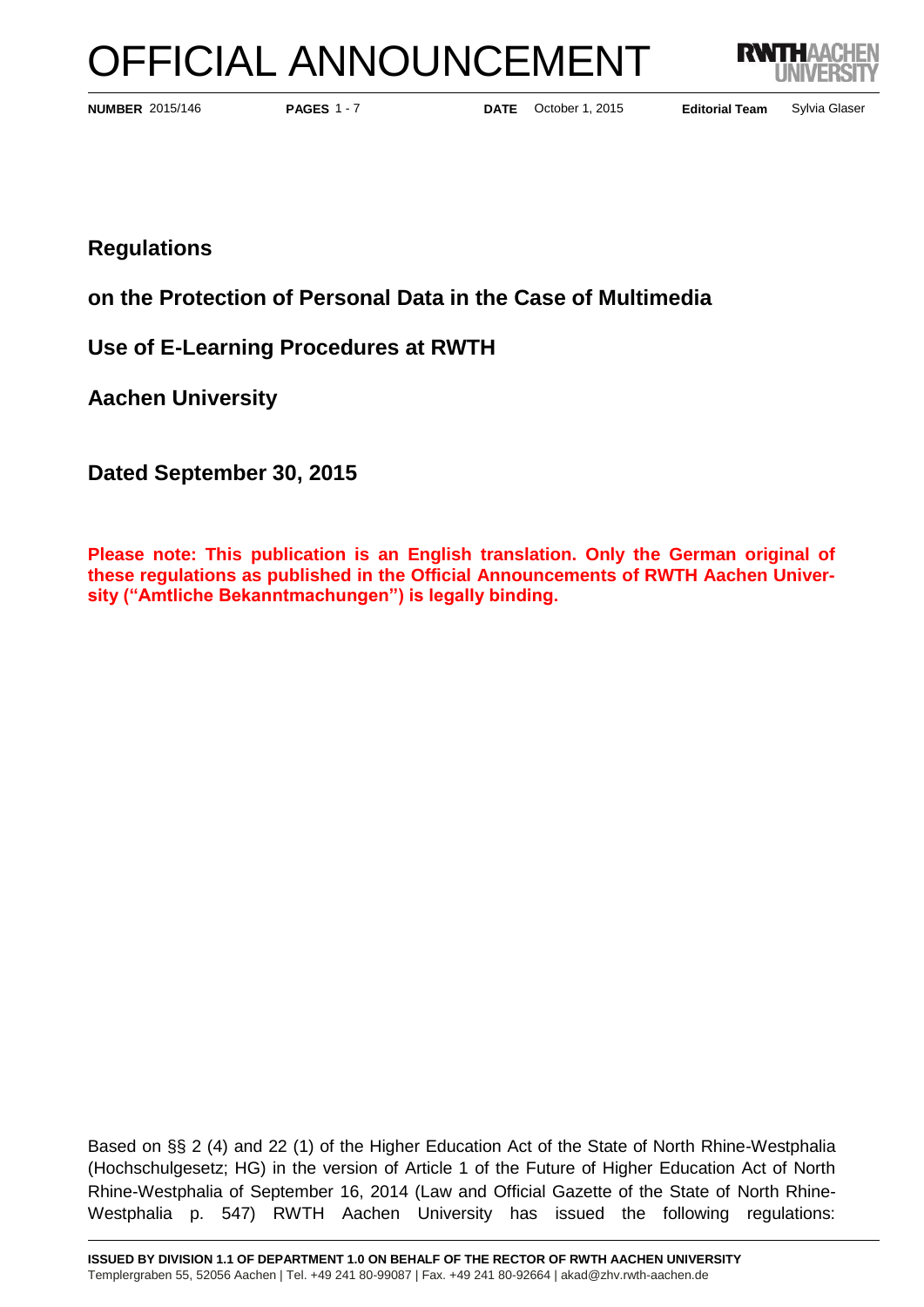#### **§ 1 Scope of Application**

- (1) This regulation applies to the processing of personal data of users of e-learning procedures used at RWTH Aachen University for the provision of academic education. Copyright issues are excluded from the scope of these regulations.
- (2) Where a single operation of processing of personal data takes place at least also for the purposes of e-learning, the provisions of these regulations shall also apply to that operation.

## **§ 2 Definition of Terms**

For the purposes of these regulations,

- 1. personal data consists of individual information about personal or factual circumstances of an identified or identifiable natural person (data subject), § 3 (1) DSG NRW.
- 2. e-learning procedures are networked learning, teaching and testing procedures used at RWTH Aachen University, which collect, process and use personal data for the purpose of academic education and aim to promote the learning of the users and to enable the completion of modules (exercises or preliminary examinations). This includes in particular the teaching and learning platforms offered by the University. E-tests are governed by the examination regulations applicable to the respective degree program.
- 3. users are teachers, students, cross-registered students within the meaning of § 11 of the Enrollment Regulations and guest students within the meaning of § 12 of the Enrollment Regulations who use e-learning procedures.
- 4. all the University departments which provide e-learning procedures as defined in Number 2 or arrange access to their use are responsible parties for e-learning procedures.
- 5. data processing procedures are the collection, storage, alteration, transmission, blocking, deletion, and use of personal data, § 3 Paragraph 2 DSG NRW.

#### **§ 3 Principles**

- (1) Responsible parties may process personal data of users when using e-learning procedures, insofar as this regulation or another legal provision expressly permits this. Personal data of users may only be made accessible to members of the University or participants in a course or to the responsible parties for the e-learning procedure if this is necessary to achieve the purpose of the specific e-learning procedure.
- (2) The use of e-learning procedures must be geared to the objective of collecting and processing as little personal data as possible, § 4 (2) DSG NRW.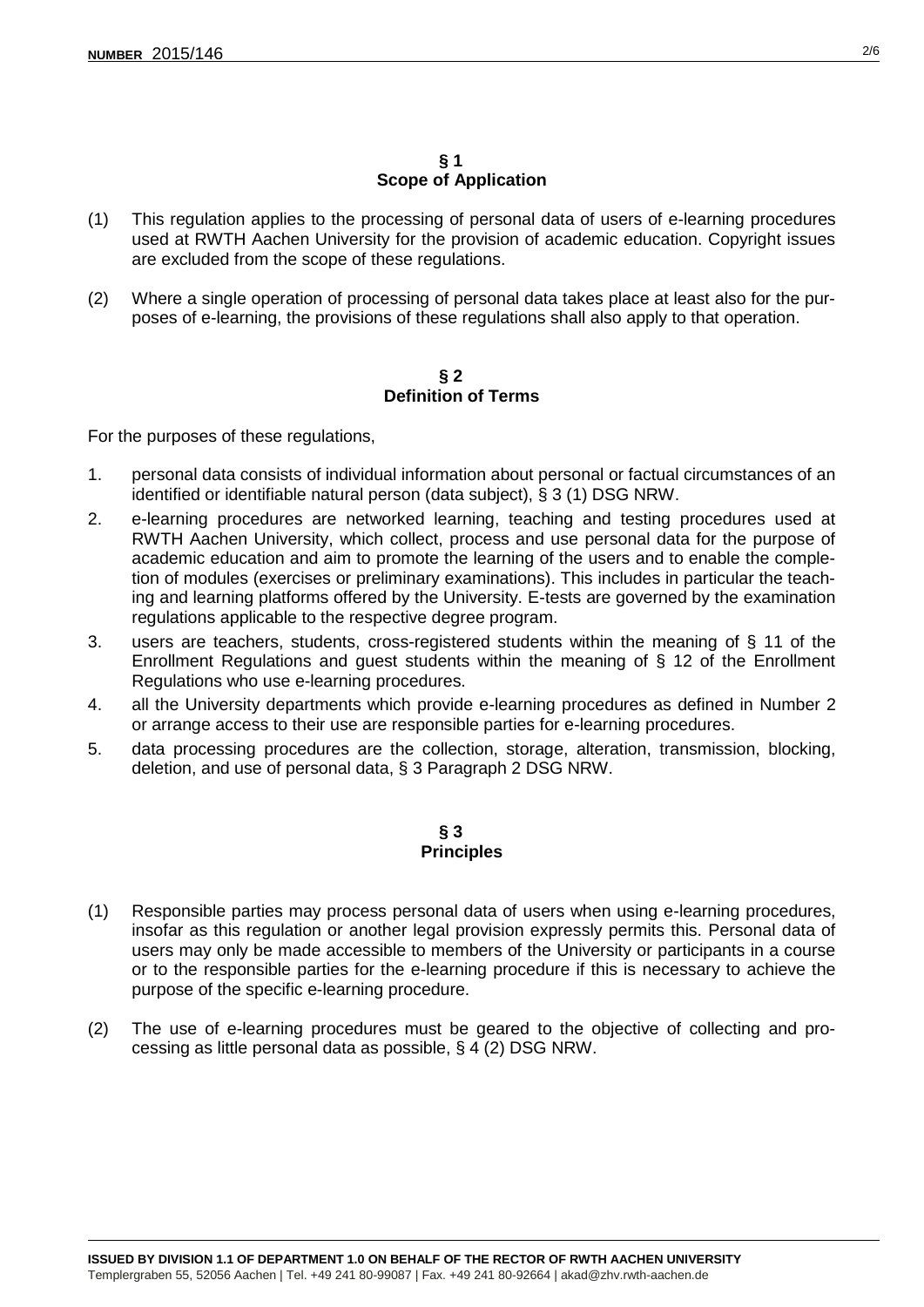## **§ 4 Obligations of the Responsible Parties**

- (1) For each e-learning procedure, the responsible parties must describe the nature, scope and purposes of the processing of personal data as well as the rights of the parties involved in a brief, generally comprehensible data protection concept. They must make the data protection concept available to users before they register for an e-learning procedure and keep it available at all times until the e-learning procedure has been completed.
- (2) The responsible parties shall enable the use of the e-learning procedure anonymously or under a pseudonym, insofar as this does not contradict the purposes stated in § 2 Number 2 and is technically possible and reasonable.

## **§ 5 Inventory Data**

The responsible parties may only process personal data of users such as name, address, matriculation number, course of study, semester of study or email address if they are required for registration or for the use of e-learning procedures at RWTH Aachen University.

# **§ 6 Usage Data**

- (1) The responsible parties may process personal data of users, such as in particular user identification, information on the beginning and end as well as the extent of the respective use, or information on the individual e-learning procedures used by the users, only to the extent that this is necessary for the use of these procedures.
- (2) The responsible parties may merge the usage data of users on the use of different e-learning procedures, insofar as this is necessary for the purposes specified in § 2 Number 2.

# **§ 7 Content Data**

The responsible parties may process communication contents of any kind of the users, regardless of copyright regulations, as far as this is necessary for the purposes mentioned in § 2 Number 2.

## **§ 8 Research**

(1) The responsible parties may only process the data specified in  $\S$ § 5 to 7 insofar as this is necessary for the purpose of optimizing teaching and learning offers and insofar as the interests of users worthy of protection are not impaired due to the nature of the data, their disclosure or the way in which they are used.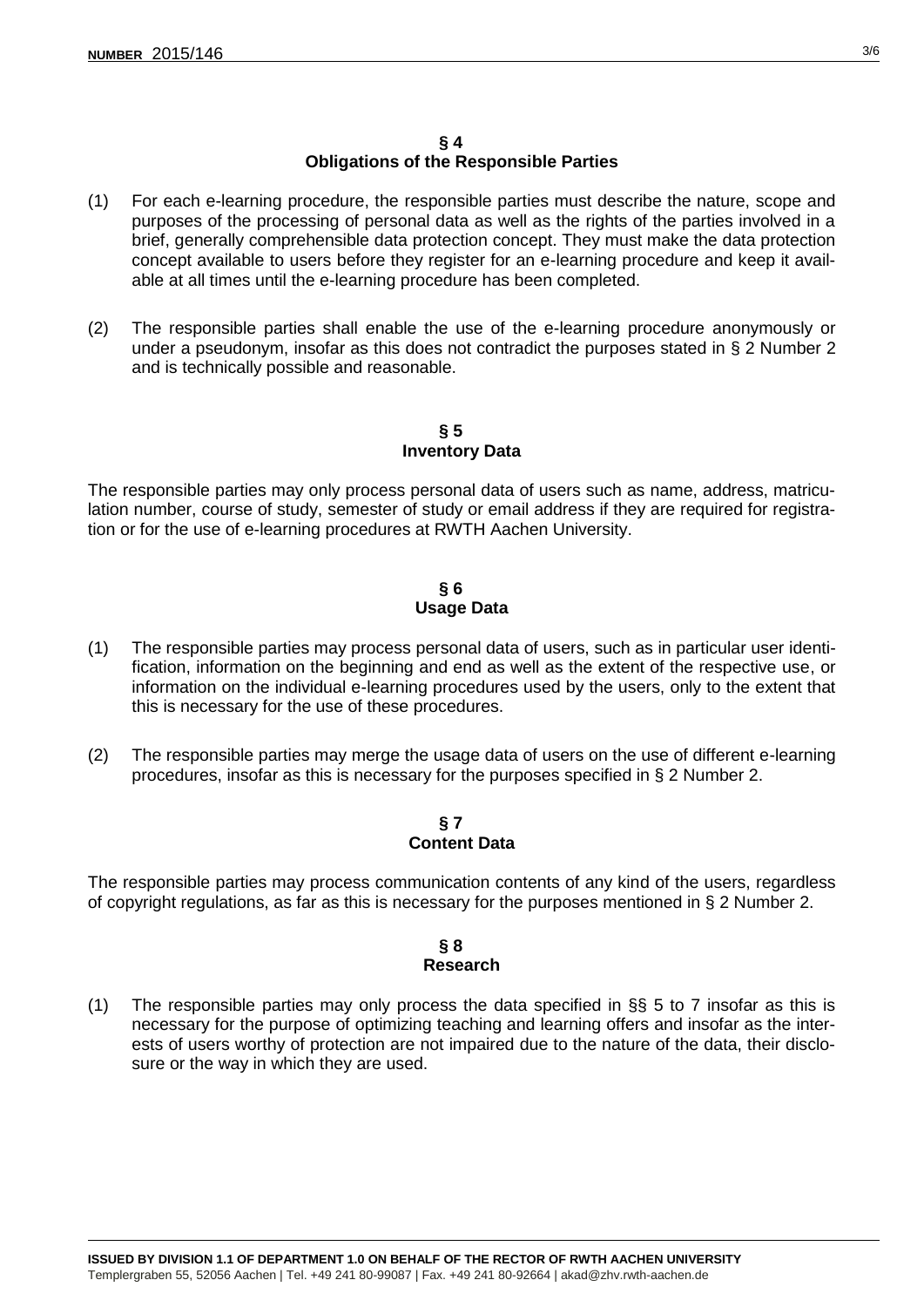- (2) The processing of personal data concerning the course of study, gender, nationality, or educational background of users is only permitted for e-learning purposes and for the purpose stated in Paragraph 1 and only on the basis of the express consent of the users concerned.
- (3) The data is processed in pseudonymous form.
- (4) The transmission of the data referred to in Paragraphs 1 and 2 to other bodies shall be for research purposes only and shall be anonymous.

#### **§ 9 Recording and Broadcasting of Courses**

Recording and simultaneous or delayed transmission of a course is permissible if this is required by the educational mandate of the University. Participants must be informed about the type and form of recording and broadcasting of a course prior to the recording. Any use outside the University's internal platforms requires the consent of the teacher.

#### **§ 10 Requirements for Module Components (Exercises or Preliminary Examinations)**

Each automatically generated assessment of a module (exercise or preliminary examination) must be checked by a corrector upon application by the student concerned to the relevant examination board. Electronic module components (exercises or preliminary examinations) must be provided with an electronically signed time stamp immediately after submission.

#### **§ 11 Consent**

- (1) Consents within the scope of these regulations are only effective if they are based on the free decision of the user. They shall be informed of the intended purpose of the processing and, where necessary, of the consequences of refusing consent. Consent must be given in writing, unless another form is appropriate due to special circumstances. If the consent is to be given in writing together with other declarations, it must be specially highlighted.
- (2) The written form shall be replaced by the electronic form if the responsible parties ensure that the users have given their consent consciously and unambiguously, that the consent is recorded, that the users can retrieve the content of the consent at any time and that they can revoke it at any time with effect for the future. If users have withdrawn their consent, their personal data must be deleted or made anonymous, unless regulations require their continued storage. If the deletion or anonymization means that it is no longer possible to assess a module (exercise or preliminary examination), the users must be informed of this before the deletion or anonymization takes place. Participation in a course may not be made dependent on the consent of the users to the use of their data for other purposes.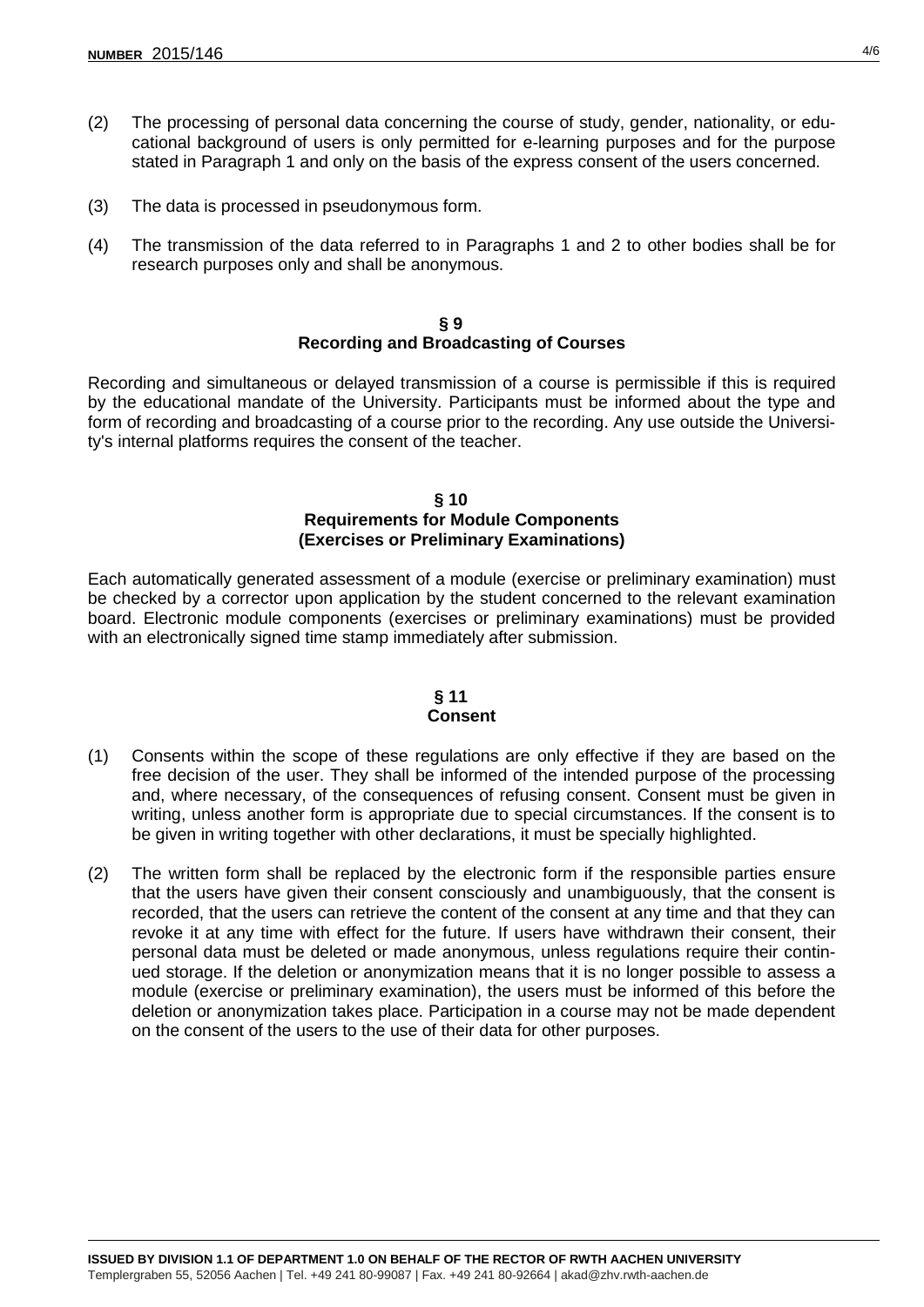## **§ 12 Storage Periods**

- (1) The inventory data mentioned in  $\S 5$  shall be stored until de-registration. At the request of the user, this data can also be deleted earlier. Inventory data of cross-registered students and guest students according to §§ 11 and 12 of the enrollment regulations are to be stored for as long as they are allowed to attend courses at RWTH Aachen University.
- (2) The usage data specified in  $\S$  6 may be stored for as long as is necessary for the implementation of an e-learning procedure or for the provision of a module (exercise or preliminary examination) or for the purpose specified in § 8 Paragraph 1. They shall be deleted no later than five years after the respective e-learning procedure was used.
- (3) The content data referred to in  $\S$  7 and 9 shall be deleted no later than five years after the the respective e-learning procedure was used.

## **§ 13 Data Security**

- (1) The responsible parties shall take the necessary technical and organizational measures to protect the data collected and used on the basis of these regulations against misuse. Measures are necessary if they are required by the purpose of the specific e-learning procedure and their effort is in a reasonable proportion to the protective purpose pursued.
- (2) Insofar as this is necessary according to the data protection concept of the respective elearning procedure, measures shall be taken in particular which are suitable to ensure that
	- 1. the purpose limitation of collected data is granted
	- 2. only authorized persons can access the data subject to their access authorization and personal data cannot be read, copied, modified, or deleted without authorization,
	- 3. it can be subsequently verified and established whether and by whom personal data have been entered into data processing systems, whether they have been modified or deleted, and to which bodies they have been disclosed,
	- 4. personal data is protected against accidental destruction or loss.

# **§ 14 Entry Into Force**

These regulations are published in the Official Announcements of RWTH Aachen University. They shall enter into force on the day following their publication.